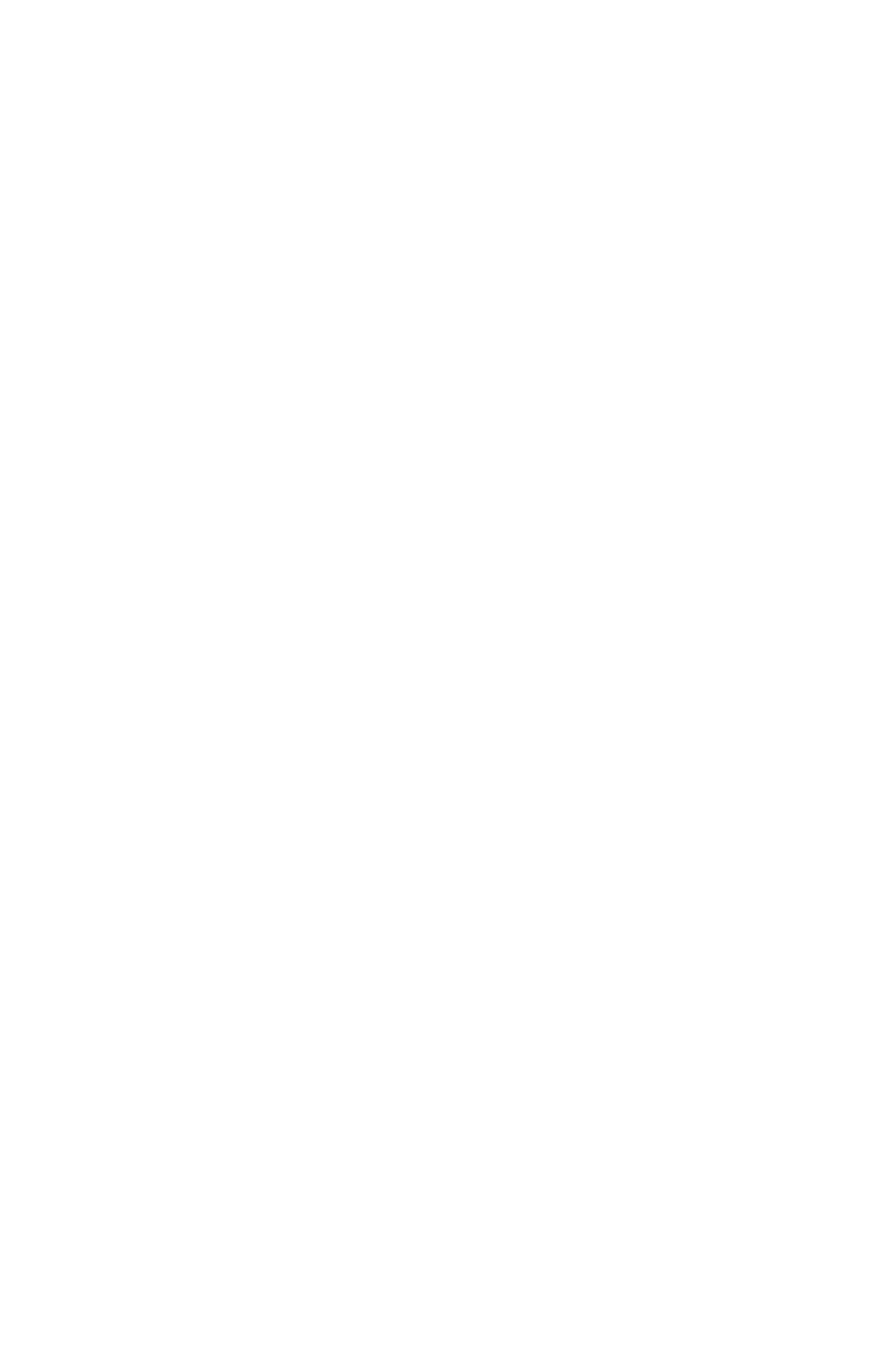### Exhibition Text

lessLIE's artistic practice is grounded by a sustained interest in language and the basic human need to make marks as a means to communicate with one another. This investment is complicated by what the Central Coast Salish artist describes as a "passionate ambivalence" for the English language. Cognizant of the ways in which the written word has been weaponized by colonizers to discriminate against and dismantle Indigenous ways of life, lessLIE is interested in its duality as an instrument for both cultural oppression and cultural survival of his People.

Through the evolution of his practice lessLIE has developed a unique articulation of the relationship between written English and the visual symbols of his culture. He argues that individual Coast Salish design elements, such as circles, ovals, crescents, trigons and u-forms, are like the letters of an alphabet, which can be used to visually "spell" any image.

These seven acrylic paintings on paper — all recent acquisitions to the SFU Art Collection from the Salish Weave Collection of Christiane and George Smyth — re-interpret traditional Coast Salish stories through a lens of contemporary urgencies like the accelerating ecological crisis and capitalist greed. Compositionally, they draw from lessLIE's close study of spindle whorls — important elements of Coast Salish weaving technology and tools of cultural communication — through his deft use of colour and positive and negative space. Together, these paintings propose a new form of literacy that mediate between the written English language, Coast Salish Oral Traditions, and visuality, which underscore the artist's ongoing process, as he asserts, to "accept literacy on my own terms."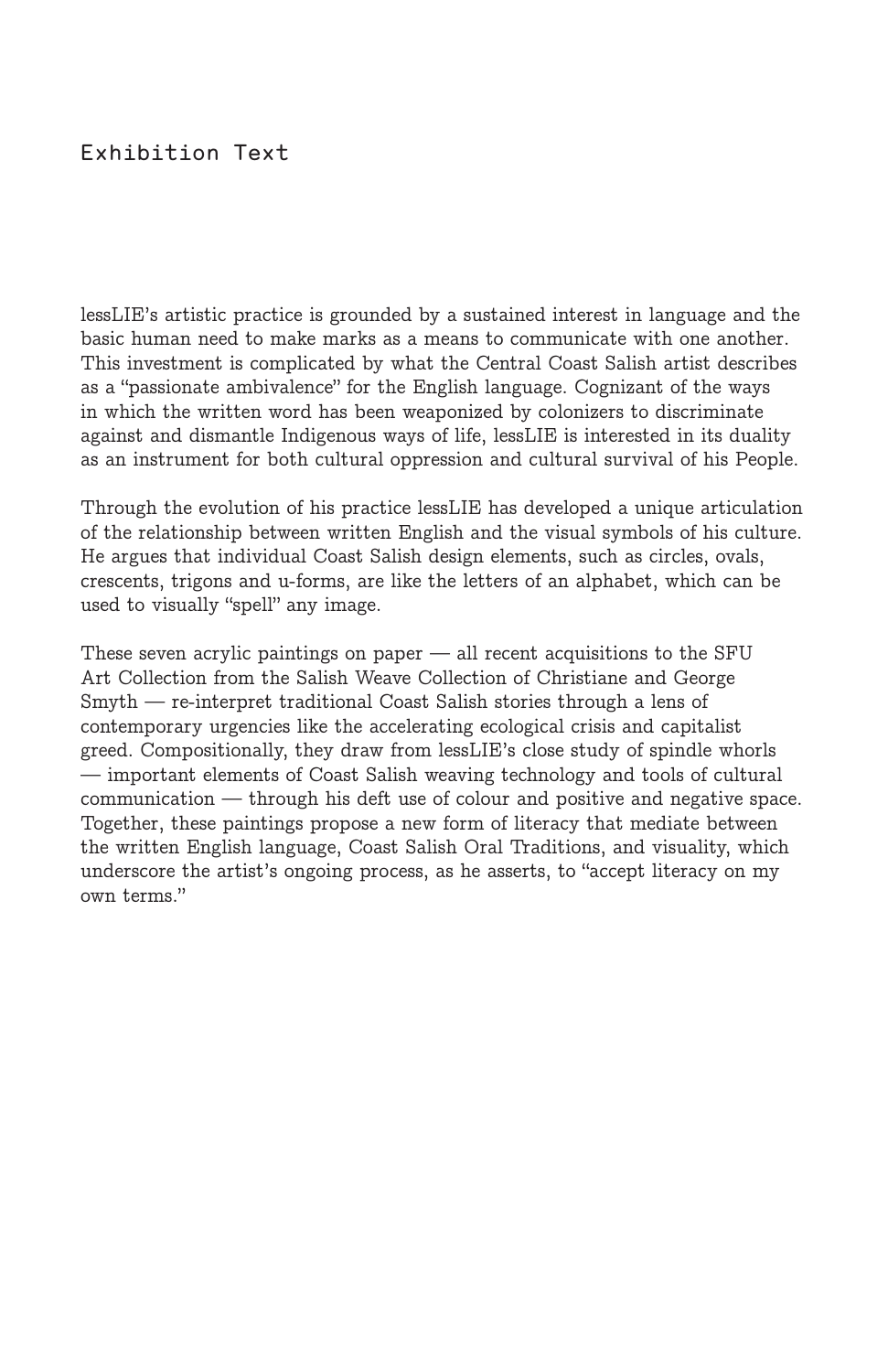#### List of Works

SFU Art Collection. Gift of the Salish Weave Collection of George and Christiane Smyth, 2021.

- 1. *Song of Serpents*, 2005 acrylic on paper
- 2. *Sun, Salmon, Frogs and Ravens,* 2006 acrylic on paper
- 3. *communiTIES,* 2010 acrylic on paper
- 4. *Thunderbird and Killerwhale,* 2004 acrylic on paper
- 5. *Spawning Salmon Cycle,* 2006 acrylic on paper
- 6. *Serpents,* 2005 acrylic on paper
- 7. *heART,* 2006 acrylic on paper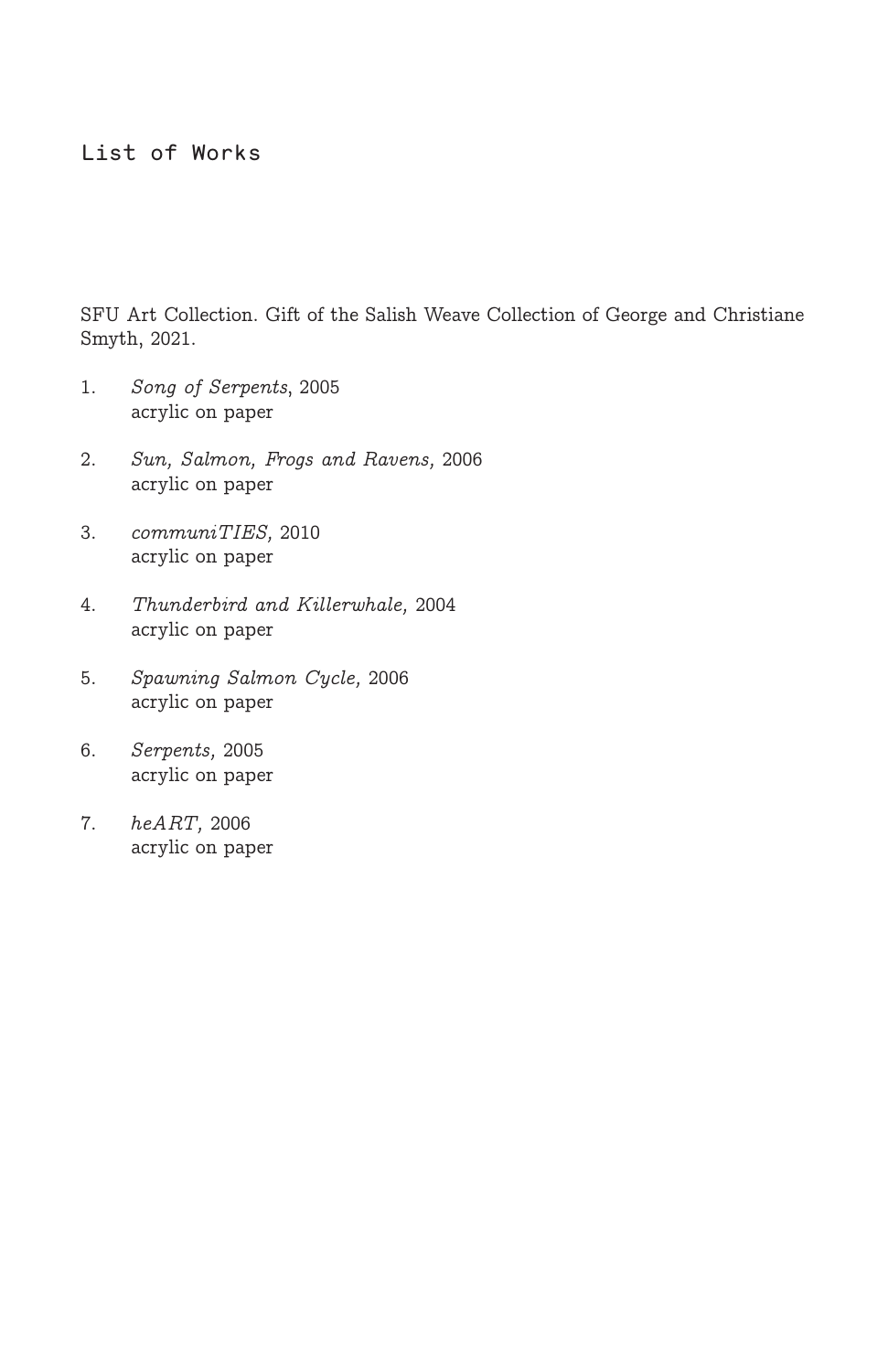## Exhibition Map



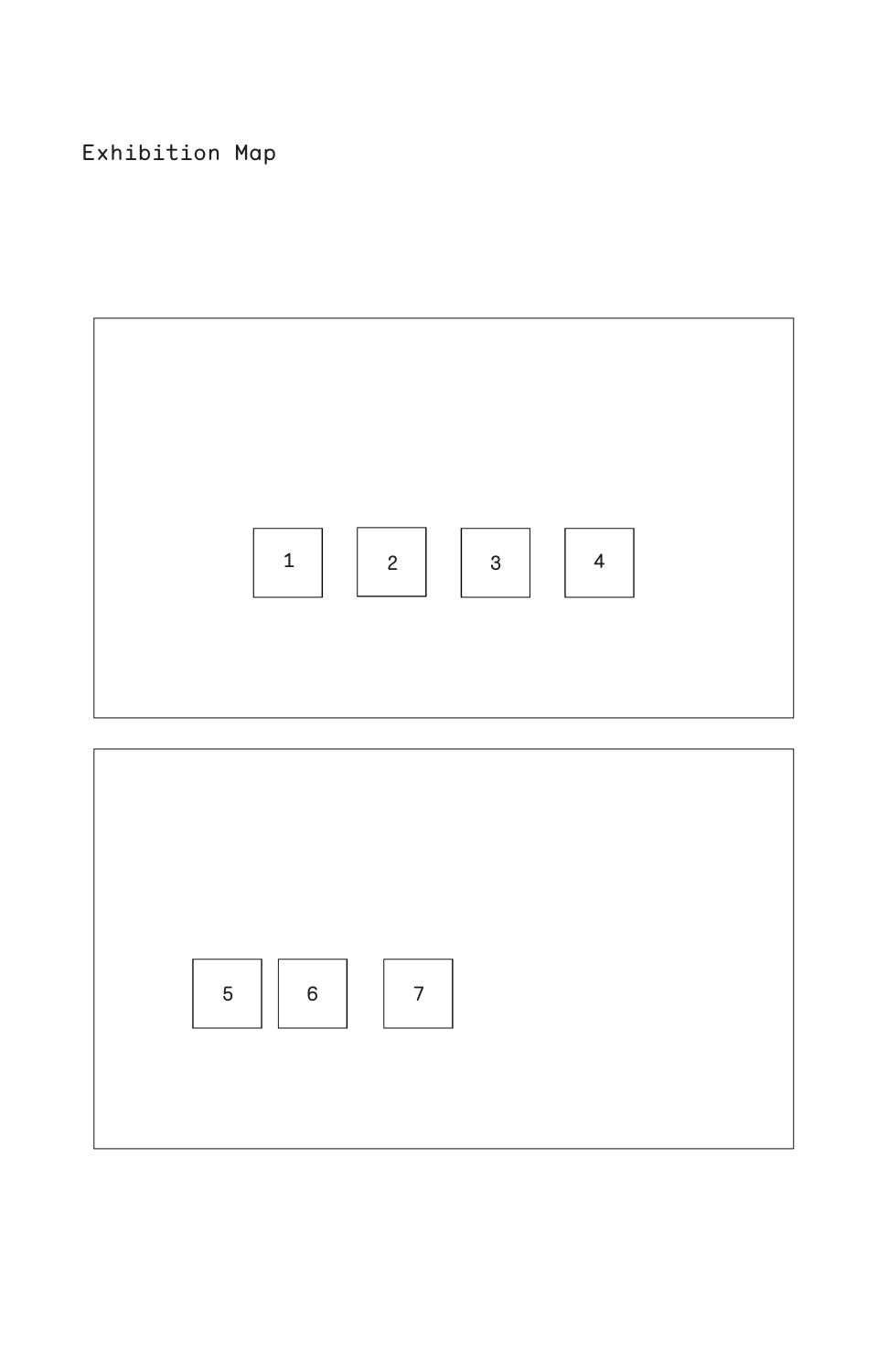#### Biography

lessLIE is the decolonized name of Leslie Robert Sam, a Coast Salish artist from the Cowichan Tribes. He works across a variety of media, with artwork that draws on traditional iconographic elements and often employs titles fused with humour and irony. While working on his undergraduate degree in 1995, lessLIE began studying Coast Salish art. He holds a Bachelor of Arts degree in First Nations Studies from Malaspina University-College (now Vancouver Island University), and alongside writing, curatorial projects and guest lectures, he has undertaken graduate work in Interdisciplinary Studies at the University of Victoria. His work has been exhibited both nationally and internationally, and is held in numerous collections, including at the Art Gallery of Greater Victoria, Simon Fraser University, and the National Gallery of Canada.